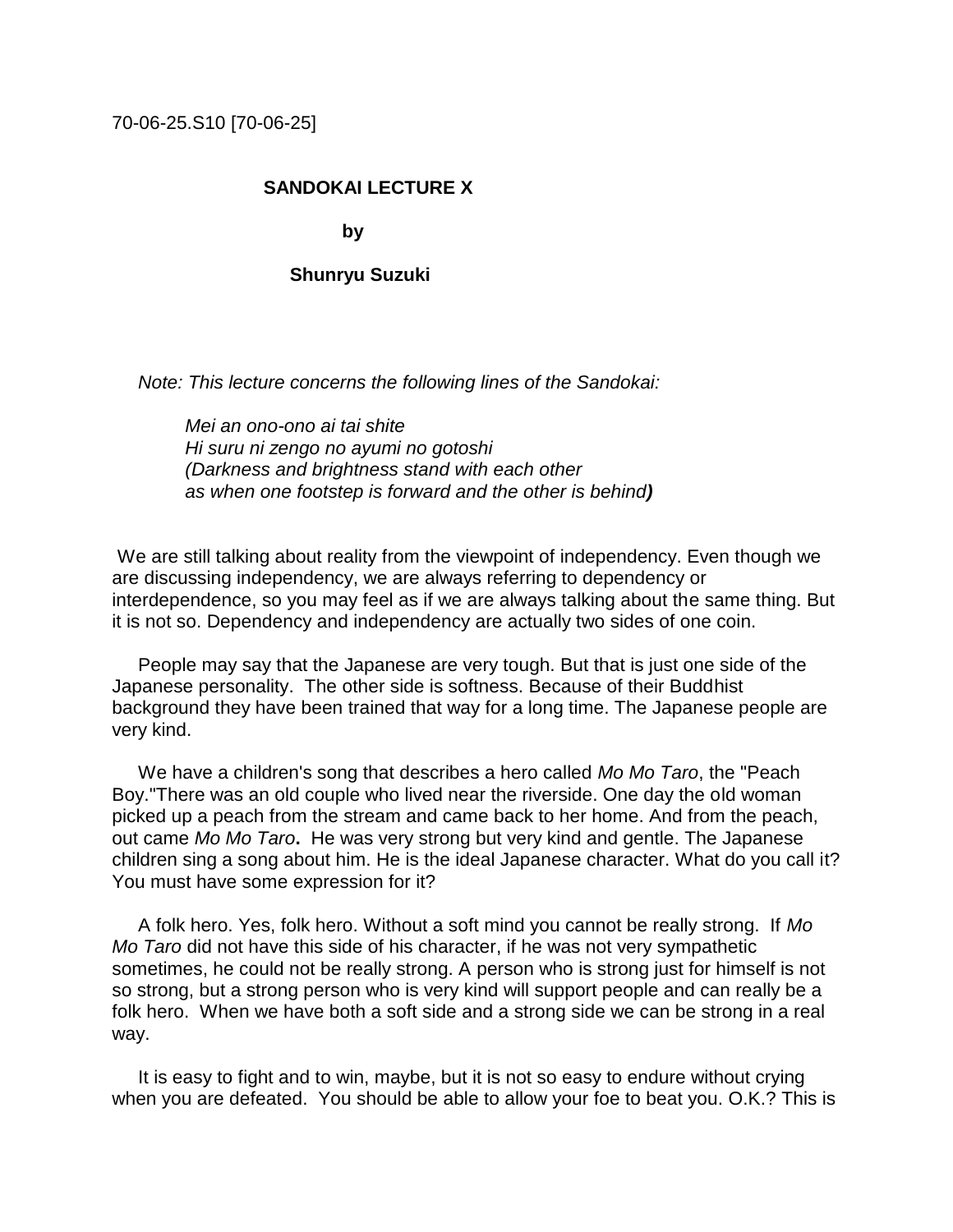very difficult. But unless you can endure the bitterness of defeat, you cannot be really strong. Readiness to be weak can be a sign of strength. We say, "The willow tree cannot be broken by snow." The weight of the snow may break a strong tree, but even though the snow will bend or twist the branches, even a heavy snow like we had the year before last cannot break the willow branches. Bamboo also bends easily. It looks quite weak, but no snow can break it. This is always true.

 "*Me an ono-ono ai tai shite." Mei* and *an,* are darkness and brightness, absolute and relative, are a pair of opposites. *Ai* means "with each other," *tai* means "stand." *Ai tai* means "to face each other" or "to stand with each other." *Ono-ono* also means "each other."

 **"***Hi suru ni zengo ayumi no gotoshi,"* this is "like the foot before and the foot behind." *Hi suru n*i means "like," "to "compare," *gotoshi* is also "like," *zen* means "forward," *go* means "behind." "Like the foot before and the foot behind in walking." This is a very good way of explaining oneness or the actual function of a pair of opposites. It explains our practice, how we apply pairs of opposites like delusion and enlightenment, reality and idea, good and bad, weak and strong, in our everyday life. People who feel they are strong may find it difficult to be weak. People who feel they are weak may try to be strong. That is quite usual. But sometimes we should be strong and sometimes we should be weak. If you remain always weak or if you always want to be strong, then you cannot be strong in its true sense.

 When you learn something you should be able to teach people. You should put the same effort into teaching. And if you want to teach you should be humble enough to learn something. Then you can teach. If you try to teach just because you know something, you cannot teach anything. When you are ready to be taught by someone, if necessary, then you can teach people in the true sense of the word. So, to learn is to teach and to teach is to learn. If you think you are always a student you cannot learn anything. The reason you learn something is because you have to teach others after you have learned it.

 There is no fixed moral code or standard, but you find it when you try to teach others. Then you will find a moral code for yourself. Before Japan was defeated in the war and completely surrendered, the Japanese people thought they had some teaching or moral code which was absolutely right and straight and that if they only observed that kind of moral code they would not make any mistakes. But that moral code, unfortunately, was something which was set up in the first part of the Meiji period. So after losing the war they lost confidence in their morality, and they didn't know what kind of morals they should observe. They didn't know what to do. But actually it should not be so difficult to find the moral code. I said to them, "You have children. If you think of how to raise them you will naturally know the moral code for yourself." When you think the moral code is just for yourself, that is one-sided understanding. A moral code is, rather, to help others, and naturally the moral code you find to help others, or to be kind to others, will also be for yourself.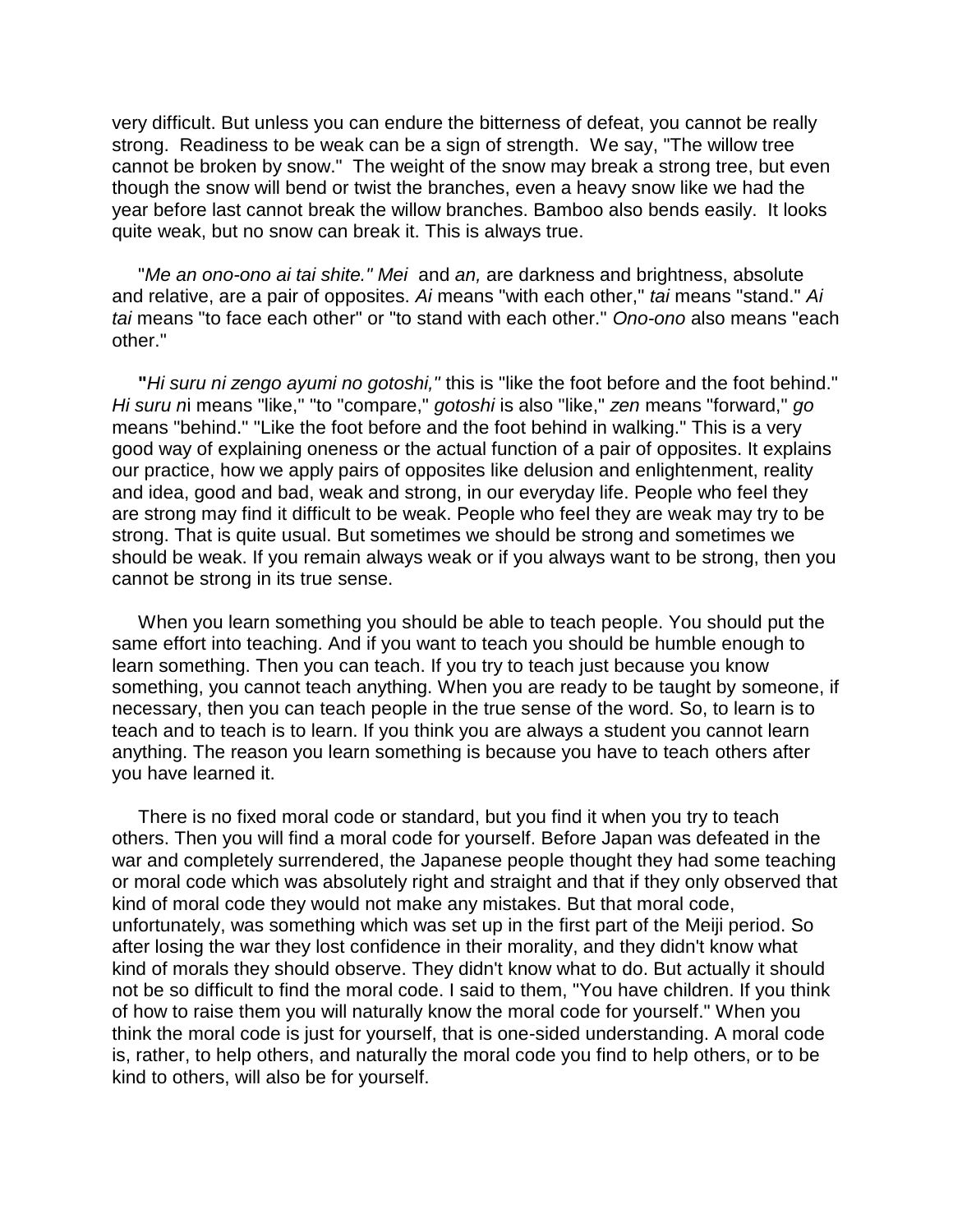So we say, "To go heading to the east one hundred miles is to go to the west one hundred miles." When the moon is high in the sky, the moon in the water will be deep. But usually people will observe the moon above the water and will not see the moon in the water. So when you see the moon deep in the water, you should know that this moon is very high. That the moon is deep means that the moon is high. So, the moon in the water is the moon in the water too. We should understand in this way. When you are strong, you should be strong, you should be very tough. But that toughness comes from your gentle kindness. And when you are kind you should just be kind, but that does not mean you are not strong.

 Women are not physically as strong as men. Because they are physically weaker they are often stronger than men. Actually we don't know who is strong. When we are completely independent, when we have a completely independent nature which is our own, we have absolutely equal strength with everyone. When you are comparing which is stronger, you or I, then you don't have real strength. When you are completely independent, one with you own nature, then it means you are an absolute power in a relative situation. When women and men are too much involved in competition with each other, they are not so strong. when women become completely women (and men become completely men) they have absolute power. Do you understand this point?

 So brightness and darkness, although they are a pair of opposites, have equality at the same time, "as when one footstep is forward the other is behind." This is a very good metaphor to explain the relationship of absolute and relative.

 When you walk, the step forward immediately becomes the step behind. Then, is a step with your right foot the step before or the step behind? Which is it? Which is brightness and which is darkness? It is difficult to tell. "Like the foot before and the foot behind in walking."<sup>1</sup>

 But when you are actually walking, there is no foot behind or no foot before. If you stop walking and think about it, the right foot may sometimes be the foot before and the left foot may be the foot behind; there is brightness and darkness. But when your fee are actually walking, when you are actually practicing our way, there is no brightness or darkness, no foot before or foot behind. If I say that you should just sit zazen without thinking, you may think that we should not have any thoughts and you will be caught by the idea that the right foot is the the foot before and the left foot is the foot behind. Then you cannot walk any more. If you forget all about the left foot or the right foot you can walk. Actually when you are walking, you have no idea of left foot or right foot. But if you are (self-consciously) aware of right foot or left foot, you cannot walk, you cannot run.

 As I said, when you chew your food there is no rice, or no pickle, or no soup. And later you mix the food in your mouth, it will be digested in your tummy, and it will serve its purpose. Even so, we should serve one thing after another, and dessert should

÷.

 $1 R.H.$  Blyth translation.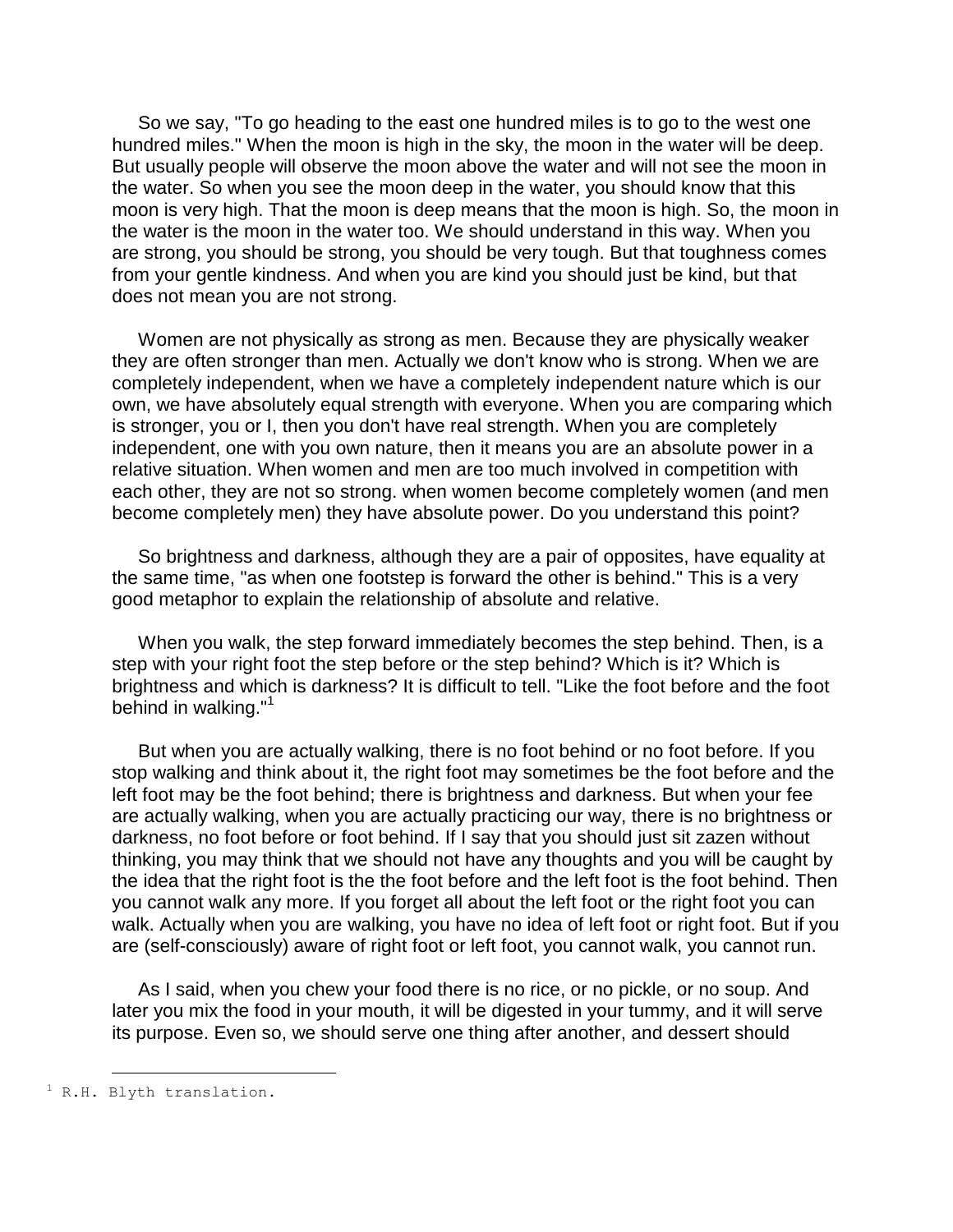come last. There is some order. But even though there is some order you should chew your food and mix it, or else the food will not serve its purpose. It is necessary to think about it, to have some recipe, but it is also necessary to mix everything up.

 This is a very good interpretation of reality, and a good suggestion of how we practice our way, and of what kind of activity is going on in our everyday life. With this line the interpretation of reality from the light of independency is finished.

## QUESTIONS

Student: roshi, when you say "independency," I am a little confused as to whether you mean "independent" or interdependency."

Suzuki-roshi: I mean the idea of independency and dependency. "Interdependence" is more like "dependency."

Student: Roshi, in English we have "independent" and "independence," but no word "independency."

Suzuki-roshi: Oh! "Independence." Excuse me. "Independence" may be the noun, but to me it does not fit so well.

Student: We have a noun "dependency" so we can have "independency."

Suzuki-roshi: But you have "independency?"

Student: Now we have "independency!"

Suzuki-roshi: "independent" is too strong. If you are "independent," Bam! (striking the tale with his stick). That is all! You don't care about anything. That is not what we mean. When you are independent you are in a very vulnerable and weak or dangerous situation.

Student: Isn't this idea that people get of their independence a delusion?

Suzuki-roshi: Yes. when they think, "I am independent," it is not true. You are dependent on everything.

Student: I cannot figure out how you can tell the difference between what a woman is supposed to be and what a man is supposed to be. Like if a woman competes with a man that she is weak, but how do you know what a man or a woman is supposed to be like in the first place?

Suzuki-roshi: I don't mean weak. If men and women compete and are compared with each other by setting up some standard or categories, sometimes the man will be stronger and sometimes the woman will be stronger. anyway, you cannot always be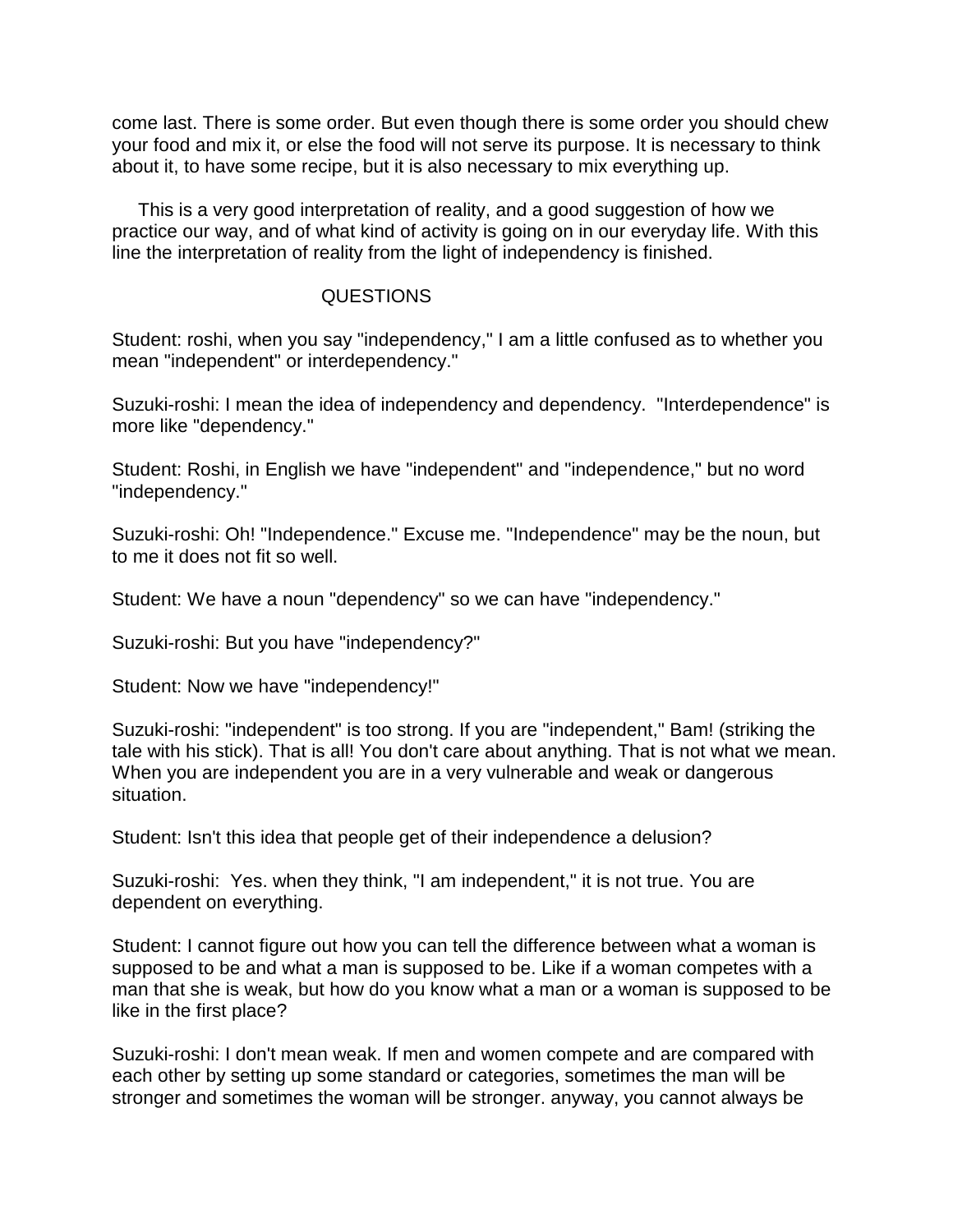strong. But when you become a woman (or a man) absolutely, you have absolute values always, and no one can replace you.

Student: roshi, I have some trouble with the relevancy of your lecture. I would like to say one more thing about it, but I don't know what. I cannot quite see what it is all about. I know what it is all about when you are talking about opposites and things like that.

Suzuki-roshi: the purpose of what I am saying is open to some different approach to your understanding of reality. You are observing things from just one side or the other; and you stick to some understanding from just one side. That is why I am talking in this way. It is necessary. Strictly speaking Buddhists have no teaching. we have no gods or deities. We don't have anything. What we have is nothingness, that is all. So how is it possible for Buddhists to be religious? What kind of composure do we have? That will be the question. The answer is not some special idea of God or deity, but rather, this kind of understanding of the reality we are always facing. Where are we? What are we doing? Who is he? Who is she? When we understand "he" and "she" in this way, when we observe things in this way, we don't need any special teaching of God because everything is God for us. Moment after moment we are facing God. And each one of us is also God or Buddha. So we don't need any special idea of God. And each one of us is also God or Buddha. So we don't need any special idea of God. That may be the point.

Student: Roshi, that sounds very good to me, but then how come we take vows? Like when Ed and Meg got married, you said that they should take refuge in the triple treasure (Buddha, Dharma, Sangha) and observe the ten cardinal precepts.

Suzuki-roshi: No! You are just trying to argue with me. You need precepts but actually it isn't possible o violate precepts. You cannot. But you feel as if you are. If you feel in that way, you should accept your feelings and if you accept your feelings then you have to say, "Excuse me," or "I am sorry" or something. That is also quite natural. "Don't kill" is a dead precept. "Excuse me" is an actual working precept, which is not one foot behind or one foot forward. Do you understand? If you read the precepts and say, "O.K., I will do it," that is precepts. And when you have violated a precept you may say, "Oh, excuse me." That is quite natural.

Student: I do feel natural about some of the precepts, for instance, that I should not say nasty things about people. But to take harmful drugs or intoxicants seems natural. But if all the precepts were natural, and if I just wanted to do things that way, then that is different.

Suzuki-roshi: We take vows and observe precepts and we rad sutras. But even though you read scriptures and observe precepts, without right understanding they will be precepts of either brightness or darkness, and when you are caught in this way or rely too much on precepts or scriptures, they are not Buddhists precepts or scriptures.

Student: Suppose I take a precept that says I won't speak ill of others. If I don't follow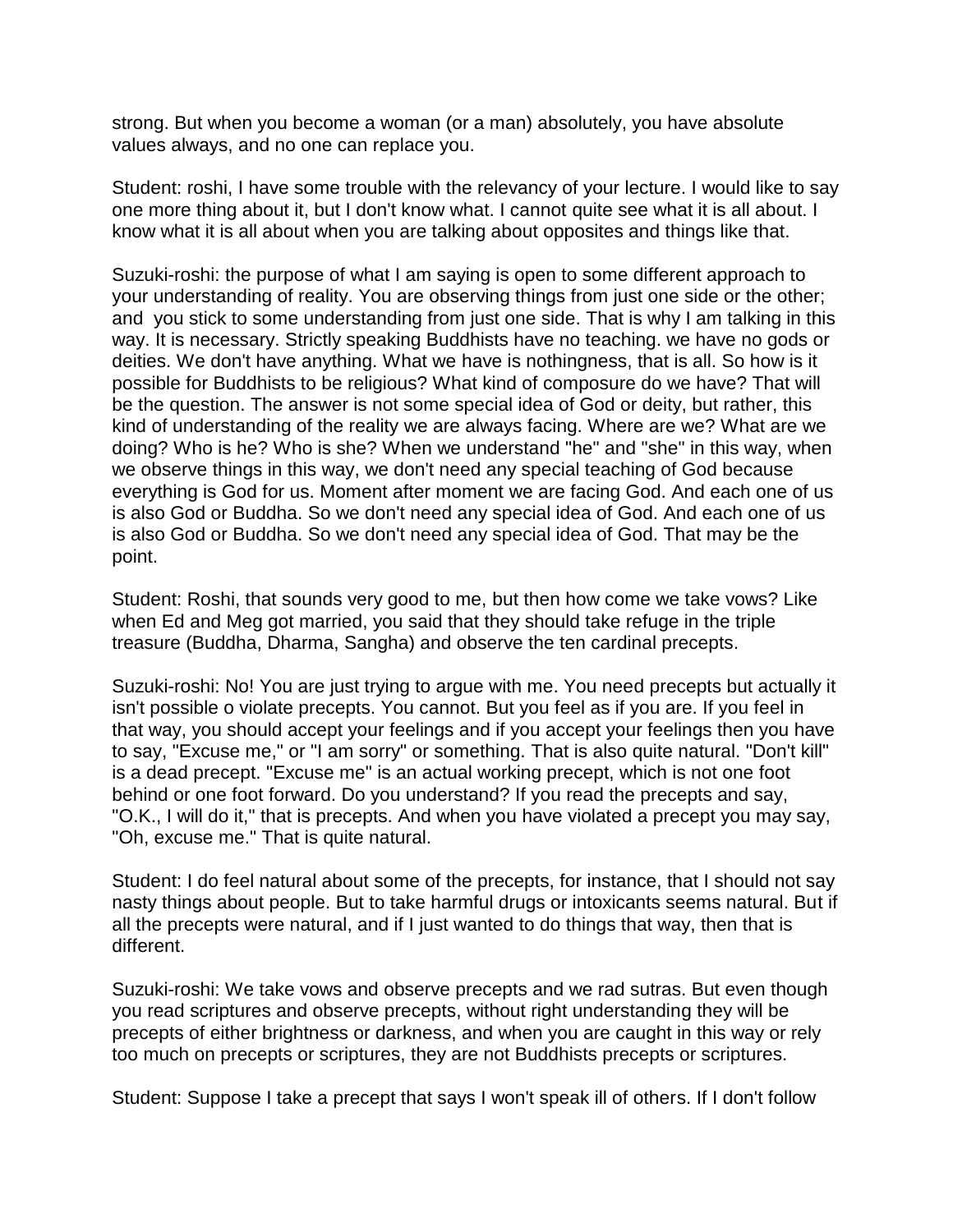the precept, it seems like there is no reason for it at all, and if I do follow it, it seems like I am being caught by it. I just don't understand. If precepts are not rigid they don't seem to be of any use at all, and if they are rigid they don't seem to be consistent with the *Sandokai*. I have always wondered about that part in the Meal Sutra where we say, "to stop all evil and practice good," and I asked you about it, and you said we should just pay attention to what we are doing. If that is so, why don't we just say that? Why don't we say, "I practice zazen in my everyday life," and not be caught by words? Why go through this "good and evil" stuff?

Suzuki-roshi: If you feel in that way, you might also say, "It is quite natural for me to be born and live in this world." But is it natural? You have already presumed something which you should not presume. That may already be a big mistake. Why did you come here?

Student: When I came here they didn't ask me about precepts. They just wanted to know if I had \$2.50 a day.

Suzuki-roshi: Good bargain! It cannot be so simple. So anyway, you should say, "Oh, I am sorry." When you are born you cannot say so. Now you can. So you should say, "I am sorry to be your daughter or your son. Excuse me. I have caused you a lot of trouble." That is actually precepts.

Student: Roshi, sometimes I feel this way about listening to lectures. At one time I was just walking along and someone came and said, "Did you realize that when you are walking, one foot is ahead and the other is behind?" No! For a long time that amazed me. I wondered why he ever asked me a question like that, and I thought about it a lot. It was a very strange thing and it occupied my attention. Then after a long time, I found that I was just walking again and didn't think so much about it. But one day as I was walking, another man came up and said, "Did you realize that when you are walking, one foot is ahead and the other is behind?" and i feel right at that point now. I still don't understand it at all, but i still have to deal with it somehow. Half of me says "What is the relevance of it?" Because it doesn't bother me nay more, and the other half says, "Yes, but it is still happening like that every time I take a step."

Suzuki-roshi: Just to think of your life, only as a personal practice, doesn't make much sense. But if you see what we human beings are doing, you will see that this is exactly how we cause trouble for ourselves. Right foot or left foot, Rinzai or Soto, America or the Soviet Union, peace or war; if you understand in this way it is a big problem and the way to solve it is to walk on and on and on.

Student: Do I understand you to say that the problem is, how to be aware of all these polarities and precepts without being conscious of being aware? Consciousness fixes things and that is not real either. It fixes the chain.

Suzuki-roshi: Yes, when the chain is fixed it cannot move. But still you should move.